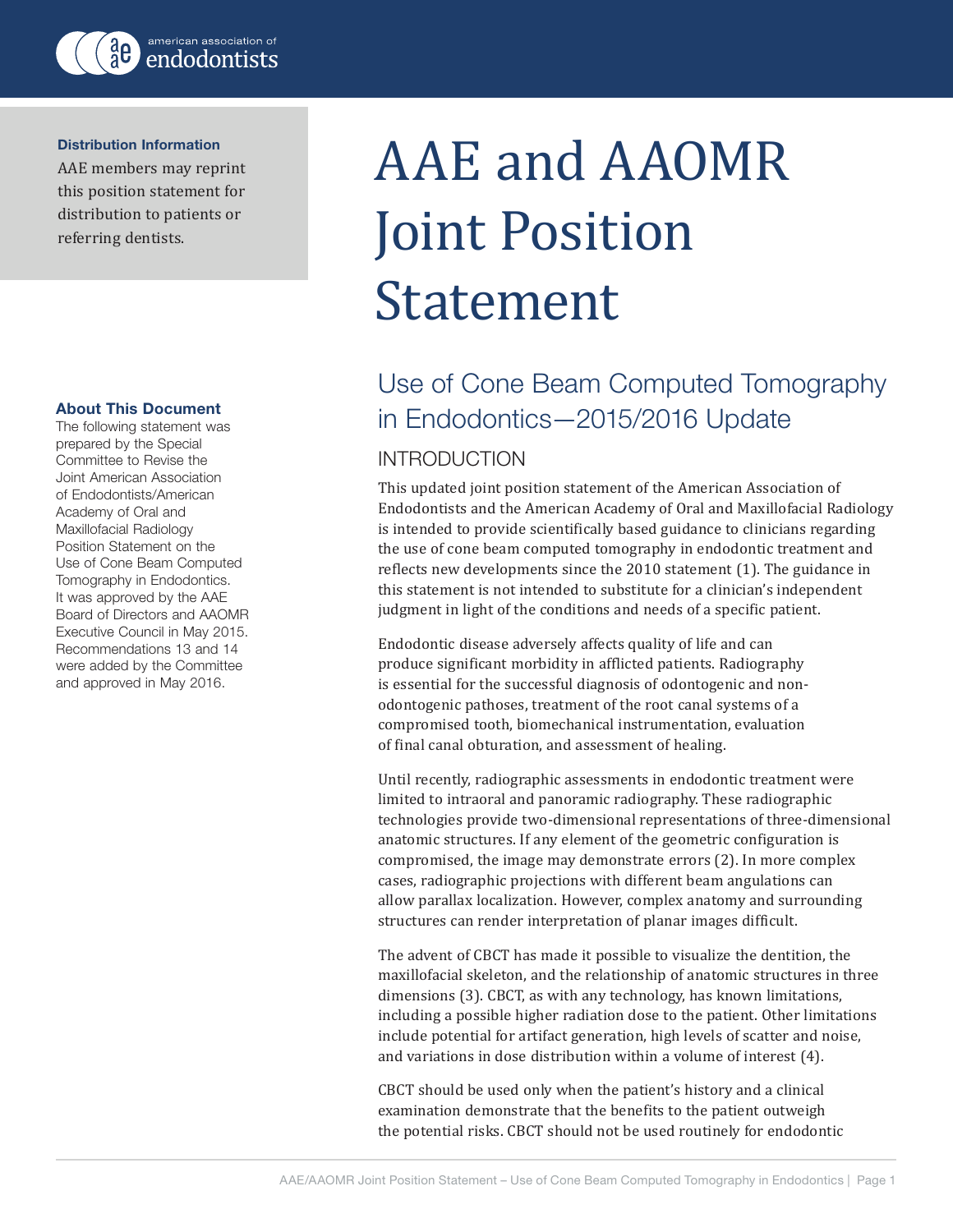

diagnosis or for screening purposes in the absence of clinical signs and symptoms. Clinicians should use CBCT only when the need for imaging cannot be met by lower dose two-dimensional radiography.

#### Volume Size(s)/Field of View

There are numerous CBCT equipment manufacturers, and several models are available. In general, CBCT is categorized into large, medium and limited-volume units based on the size of their "field of view." The size of the FOV describes the scan volume of CBCT machines. That volume determines the extent of anatomy included. It is dependent on the detector size and shape, beam projection geometry and the ability to collimate the beam. To the extent practical, FOV should only slightly exceed the dimensions of the anatomy of interest.

Generally, the smaller the FOV, the lower the dose associated with the study. Beam collimation limits the radiation exposure to the region of interest and helps ensure that an optimal FOV can be selected based on disease presentation. Smaller scan volumes generally produce higher-resolution images. Because endodontics relies on detecting small alterations such as disruptions in the periodontal ligament space, optimal resolution should be sought (5).

The principal limitations of large FOV CBCT imaging are the size of the field irradiated and the reduced resolution compared to intraoral radiographs and limited-volume CBCT units with inherent small voxel sizes (5). The smaller the voxel size, the higher the spatial resolution. Moreover, the overall scatter generated is reduced due to the limited size of the FOV. Optimization of the exposure protocols keeps doses to a minimum without compromising image quality. If a low-dose protocol can be used for a diagnostic task that requires lower resolution, it should be employed, absent strong indications to the contrary.

In endodontics, the area of interest is limited and determined prior to imaging. For most endodontic applications, limited FOV CBCT is preferred to medium or large FOV CBCT because there is less radiation dose to the patient, higher spatial resolution and shorter volumes to be interpreted.

#### Dose Considerations

Selection of the most appropriate imaging protocol for the diagnostic task must be consistent with the ALARA principles that every effort should be made to reduce the effective radiation dose to the patient "as low as reasonably achievable." Because radiation dose for a CBCT study is higher than that for an intraoral radiograph, clinicians must consider overall radiation dose over time.

For example, will acquiring a CBCT study now eliminate the need for additional imaging procedures in the future? It is recommended to use the smallest possible FOV, the smallest voxel size, the lowest mA setting (depending on the patient's size) and the shortest exposure time in conjunction with a pulsed exposure-mode of acquisition.

If extension of pathoses beyond the area surrounding the tooth apices or a multifocal lesion with possible systemic etiology is suspected, and/or a nonendodontic cause for devitalization of the tooth is established clinically, appropriate larger field of view protocols may be employed on a case-by-case basis.

There is a special concern with overexposure of children (up to and including 18 years of age) to radiation, especially with the increased use of CT scans in medicine. The AAE and the AAOMR support the Image Gently Campaign led by the Alliance for Radiation Safety in Pediatric Imaging. The goal of the campaign is "to change practice; to raise awareness of the opportunities to lower radiation dose in the imaging of children." Information on use of CT is available at *www. imagegently.org/Procedures/ComputedTomography.aspx.*

#### Interpretation

If a clinician has a question regarding image interpretation, it should be referred to an oral and maxillofacial radiologist (6).

## RECOMMENDATIONS

The following recommendations are for limited FOV CBCT scans.

#### **Diagnosis**

Endodontic diagnosis is dependent upon thorough evaluation of the patient's chief complaint, history and clinical and radiographic examination. Preoperative radiographs are an essential part of the diagnostic phase of endodontic therapy. Accurate diagnostic imaging supports the clinical diagnosis.

**Recommendation 1: Intraoral radiographs should be considered the imaging modality of choice in the evaluation of the endodontic patient.**

**Recommendation 2: Limited FOV CBCT should be considered the imaging modality of choice for diagnosis in patients who present with contradictory or nonspecific clinical signs and symptoms associated with untreated or previously endodontically treated teeth.**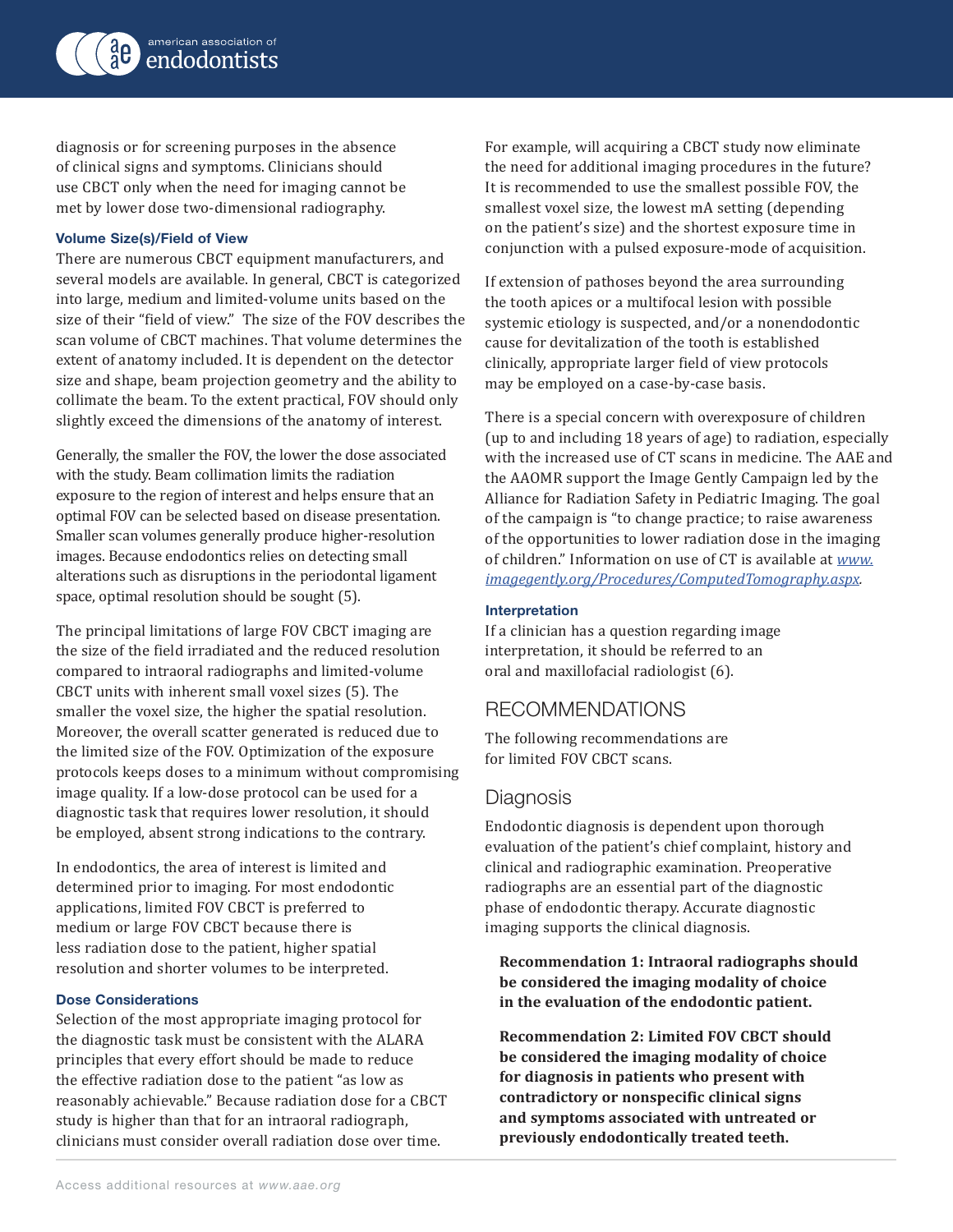#### **Rationale**

- In some cases, the clinical and planar radiographic examinations are inconclusive. Inability to confidently determine the etiology of endodontic pathosis may be attributed to limitations in both clinical vitality testing and intraoral radiographs to detect odontogenic pathoses. CBCT imaging has the ability to detect periapical pathosis before it is apparent on 2-D radiographs (7).
- Preoperative factors such as the presence and true size of a periapical lesion play an important role in endodontic treatment outcome. Success, when measured by radiographic criteria, is higher when teeth are endodontically treated before radiographic signs of periapical disease are detected (8).
- Previous findings have been validated in clinical studies in which primary endodontic disease detected with intraoral radiographs and CBCT was 20% and 48%, respectively. Several clinical studies had similar findings, although with slightly different percentages (9,10). Ex vivo experiments in which simulated periapical lesions were created yielded similar results (11,12). Results of in vivo animal studies, using histologic assessments as the gold standard, also showed similar results observed in human clinical and ex vivo studies (13).
- Persistent intraoral pain following root canal therapy often presents a diagnostic challenge. An example is persistent dentoalveolar pain also known as atypical odontalgia (14). The diagnostic yield of conventional intraoral radiographs and CBCT scans was evaluated in the differentiation between patients presenting with suspected atypical odontalgia versus symptomatic apical periodontitis, without radiographic evidence of periapical bone destruction (15). CBCT imaging detected 17% more teeth with periapical bone loss than conventional radiography.

#### Initial Treatment

#### **Preoperative**

**Recommendation 3: Limited FOV CBCT should be considered the imaging modality of choice for initial treatment of teeth with the potential for extra canals and suspected complex morphology, such as mandibular anterior teeth, and maxillary and mandibular premolars and molars, and dental anomalies.**

#### Intraoperative

**Recommendation 4: If a preoperative CBCT has not been taken, limited FOV CBCT should be considered as the imaging modality of choice for intra-appointment identification and localization of calcified canals.**

#### Postoperative

**Recommendation 5: Intraoral radiographs should be considered the imaging modality of choice for immediate postoperative imaging.**

#### **Rationale**

- Anatomical variations exist among different types of teeth. The success of nonsurgical root canal therapy depends on identification of canals, cleaning, shaping and obturation of root canal systems, as well as quality of the final restoration.
- 2-D imaging does not consistently reveal the actual number of roots and canals. In studies, data acquired by CBCT showed a very strong correlation between sectioning and histologic examination (16,17).
- In a 2013 study, CBCT showed higher mean values of specificity and sensitivity when compared to intraoral radiographic assessments in the detection of the MB2 canal (18).

#### Nonsurgical Retreatment

**Recommendation 6: Limited FOV CBCT should be considered the imaging modality of choice if clinical examination and 2-D intraoral radiography are inconclusive in the detection of vertical root fracture.**

#### **Rationale**

- In nonsurgical retreatment, the presence of a vertical root fracture significantly decreases prognosis. In the majority of cases, the indication of a vertical root fracture is more often due to the specific pattern of bone loss and periodontal ligament space enlargement than direct visualization of the fracture. CBCT may be recommended for the diagnosis of vertical root fracture in unrestored teeth when clinical signs and symptoms exist.
- Higher sensitivity and specificity were observed in a clinical study where the definitive diagnosis of vertical root fracture was confirmed at the time of surgery to validate CBCT findings, with sensitivity being 88% and specificity 75% (19). Several case series studies have concluded that CBCT is a useful tool for the diagnosis of vertical root fractures. In vivo and laboratory studies (20, 21) evaluating CBCT in the detection of vertical root fractures agreed that sensitivity, specificity, and accuracy of CBCT were generally higher and reproducible. The detection of fractures was significantly higher for all CBCT systems when compared to intraoral radiographs. However, these results should be interpreted with caution because detection of vertical root fracture is dependent on the size of the fracture, presence of artifacts caused by obturation materials and posts and the spatial resolution of the CBCT.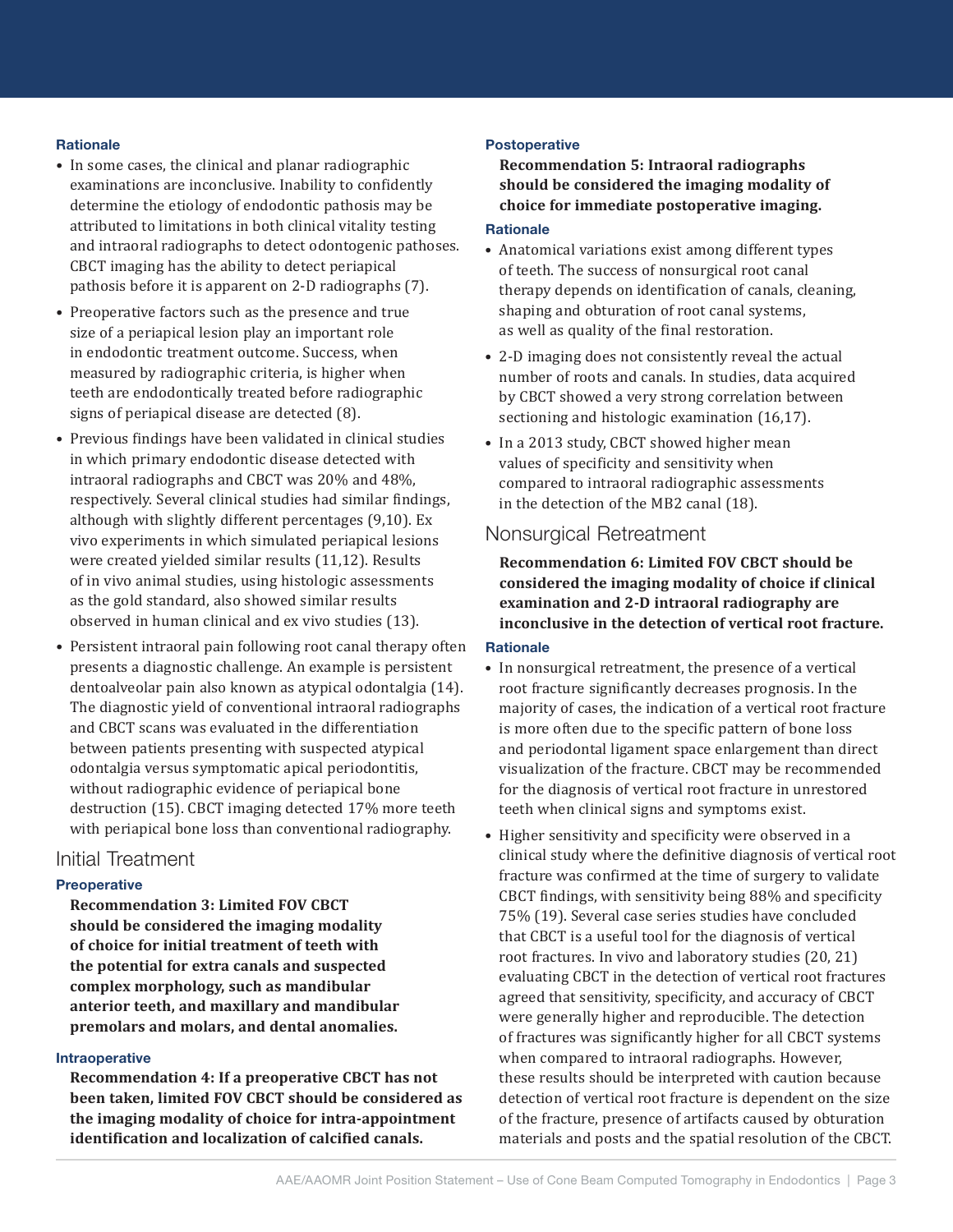**Recommendation 7: Limited FOV CBCT should be the imaging modality of choice when evaluating the nonhealing of previous endodontic treatment to help determine the need for further treatment, such as nonsurgical, surgical or extraction.**

**Recommendation 8: Limited FOV CBCT should be the imaging modality of choice for nonsurgical retreatment to assess endodontic treatment complications, such as overextended root canal obturation material, separated endodontic instruments, and localization of perforations.**

#### **Rationale**

- It is important to evaluate the factors that impact the outcome of root canal treatment. The outcome predictors identified with periapical radiographs and CBCT were evaluated by Liang et al. (22) The results showed that periapical radiographs detected periapical lesions in 18 roots (12%) as compared to 37 on CBCT scans (25%). Eighty percent of apparently short root fillings based on intraoral radiographs images appeared flush on CBCT. Treatment outcome, length and density of root fillings and outcome predictors determined by CBCT showed different values when compared with intraoral radiographs.
- Accurate treatment planning is an essential part of endodontic retreatment. Incorrect, delayed or inadequate endodontic diagnosis and treatment planning places the patient at risk and may result in unnecessary treatment. Treatment planning decisions using CBCT versus intraoral radiographs were compared to the gold standard diagnosis (23). An accurate diagnosis was reached in 36%-40% of the cases with intraoral radiographs compared to 76%- 83% with CBCT. A high level of misdiagnosis was noted in invasive cervical resorption and vertical root fracture. In this study, the examiners altered their treatment plan after reviewing the CBCT in 56%-62.2% of the cases, thus indicating the significant influence of CBCT.

# Surgical Retreatment

**Recommendation 9: Limited FOV CBCT should be considered as the imaging modality of choice for presurgical treatment planning to localize root apex/apices and to evaluate the proximity to adjacent anatomical structures.**

#### **Rationale**

The use of CBCT has been recommended for treatment planning of endodontic surgery (24, 25). CBCT visualization of the true extent of periapical lesions and their proximity to important vital structures and anatomical landmarks is superior to that of periapical radiographs.

# Special Conditions

#### Implant Placement

**Recommendation 10: Limited FOV CBCT should be considered as the imaging modality of choice for surgical placement of implants (26).**

#### Traumatic Injuries

**Recommendation 11: Limited FOV CBCT should be considered the imaging modality of choice for diagnosis and management of limited dento-alveolar trauma, root fractures, luxation, and/or displacement of teeth and localized alveolar fractures, in the absence of other maxillofacial or soft tissue injury that may require other advanced imaging modalities (27).**

#### Resorptive Defects

**Recommendation 12: Limited FOV CBCT is the imaging modality of choice in the localization and differentiation of external and internal resorptive defects and the determination of appropriate treatment and prognosis (28, 29).**

## Outcome Assessment

**Recommendation 13: In the absence of clinical signs or symptoms, intraoral radiographs should be considered the imaging modality of choice for the evaluation of healing following nonsurgical and surgical endodontic treatment.**

**Recommendation 14: In the absence of signs and symptoms, if limited FOV CBCT was the imaging modality of choice at the time of evaluation and treatment, it may be the modality of choice for follow-up evaluation. In the presence of signs and symptoms, refer to Recommendation** #7.

#### Rationale

- Use of limited FOV CBCT for evaluation of healing following nonsurgical and surgical treatment must be considered on a case-by-case basis, with due consideration given the risks and benefits of exposing the patient to ionizing radiation, the patient's history, clinical findings, mode of endodontic intervention, pre-existing radiographic appearance, temporal changes and any other systemic or extraneous factors that could confound the healing process.
- Accurate diagnosis of complete and uneventful healing as determined radiographically, with unequivocal clinical correlation supporting the radiographic diagnosis, is challenging (30, 31, 32, 33). The healing process is dependent on various factors, both extraneous and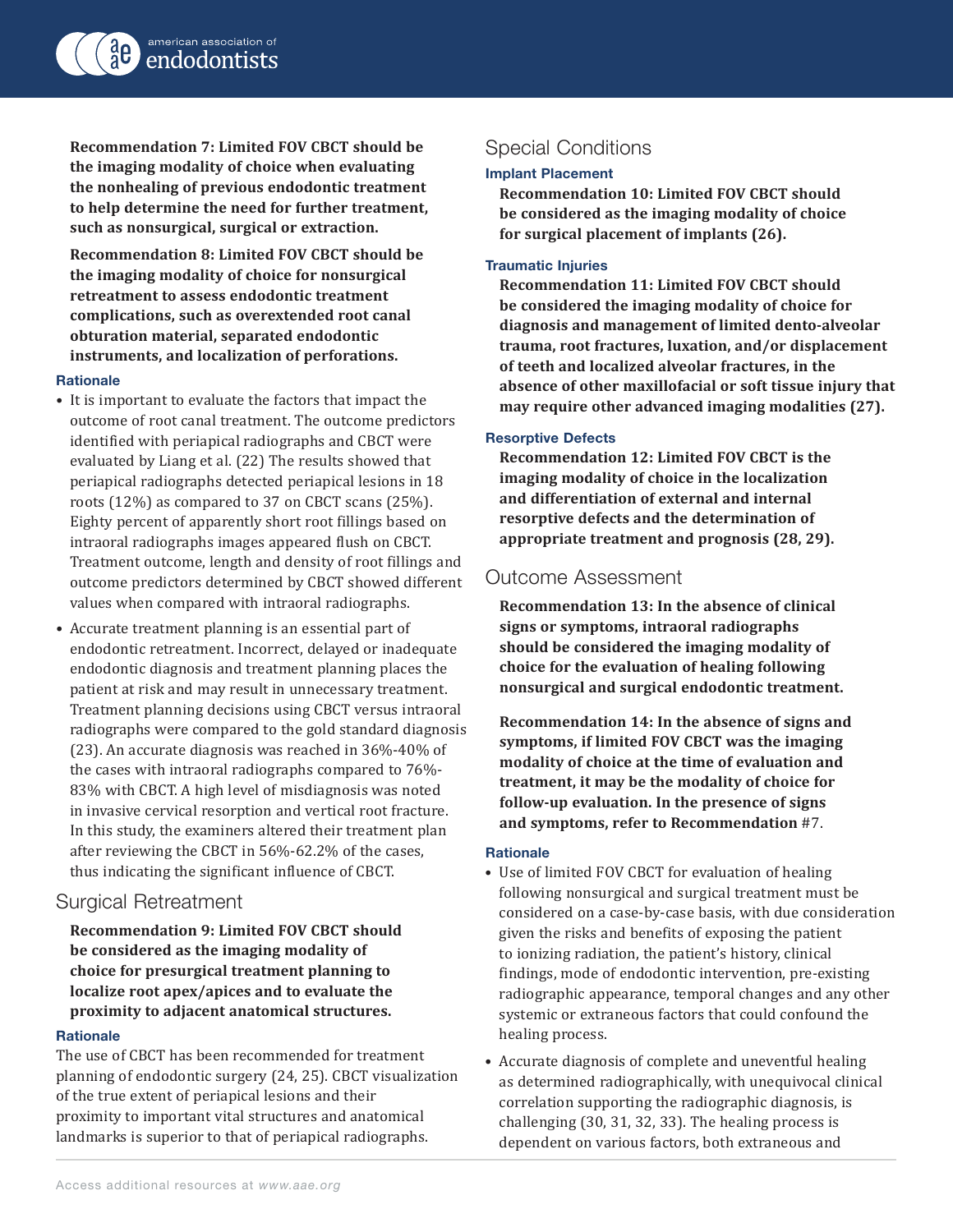host-related. In the future, once the parameters associated with healing are fully confirmed by evidencebased studies, the use of limited FOV CBCT for outcome assessment can be better interpreted.

# **CONCLUSION**

CBCT is an emerging technology that is revolutionizing the approach to endodontic care of dental patients. The guidance in this statement is not intended to substitute for a clinician's independent judgment in patient care. The use of limited FOV CBCT should be considered on a case-by-case basis, with due consideration given to the risks and benefits of exposing the patient to ionizing radiation, the patient's history, clinical findings and preexisting radiographs so that superior treatment can be provided to the general public in need of endodontic care.

# **REFERENCES**

- 1. American Association of Endodontists; American Academy of Oral and Maxillofacial Radiology. Use of cone-beam computed tomography in endodontics Joint Position Statement of the American Association of Endodontists and the American Academy of Oral and Maxillofacial Radiology. Oral Surg Oral Med Oral Pathol Oral Radiol Endod. 2011;111(2):234-7.
- 2. Grondahl HG, Huumonen S. Radiographic manifestations of periapical inflammatory lesions. Endodontic Topics. 2004;8:55-67.
- 3. Patel S, Durack C, Abella F, Shemesh H, Roig M, Lemberg K. Cone beam computed tomography in Endodontics – a review. Int Endod J 2015;48:3-15.
- 4. Suomalainen A, Pakbaznejad Esmaeili E, Robinson S. Dentomaxillofacial imaging with panoramic views and cone beam CT. Insights imaging 2015;6:1-16.
- 5. Venskutonis T, Plotino G, Juodzbalys G, Mickevičienė L. The importance of cone-beam computed tomography in the management of endodontic problems: a review of the literature. J Endod 2014;40(12):1895-901.
- 6. Carter L, Farman AG, Geist J, Scarfe WC, Angelopoulos C, Nair MK, Hildebolt CF, Tyndall D, Shrout M. American Academy of Oral and Maxillofacial Radiology executive opinion statement on performing and interpreting diagnostic cone beam computed tomography. Oral Surg Oral Med Oral Pathol Oral Radiol Endod 2008;106(4):561-2.
- 7. De Paula-Silva FW, Wu MK, Leonardo MR, da Silva LA, Wesselink PR. Accuracy of periapical radiography and cone-beam computed tomography scans in diagnosing apical periodontitis using histopathological findings

as a gold standard. J Endod 2009;35(7):1009-12.

- 8. Friedman S. Prognosis of initial endodontic therapy. Endodontic Topics 2002;2:59-98.
- 9. Patel S, Wilson R, Dawood A, Mannocci F. The Detection of periapical pathosis using periapical radiography and cone beam computed tomography – part 1: preoperative status. Int Endod J 2012;8:702-10.
- 10. Abella F, Patel S, Duran-Sindreu F, Mercad M, Bueno R, Roig M. Evaluating the periapical status of teeth with irreversible pulpitis by using cone-beam computed tomography scanning and periapical radiographs. J Endod 2012;38(12):1588-91.
- 11. Cheung G, Wei L, MvGrath C. Agreement between periapical radiographs and cone-beam computed tomography for assessment of periapical status of root filled molar teeth. Int Endod J 2013;46(10):889-95.
- 12. Sogur E, Grondahl H, Bakst G, Mert A. Does a combination of two radiographs increase accuracy in detecting acid-induced periapical lesions and does it approach the accuracy of cone-beam computed tomography scanning. J Endod 2012;38(2):131-6.
- 13. Patel S, Dawood A, Mannocci F, Wilson R, Pitt Ford T. Detection of periapical bone defects in human jaws using cone beam computed tomography and intraoral radiography. Int Endod J 2009;42(6):507-15.
- 14. Nixdorf D, Moana-Filho E, Persistent dento-alveolar pain disorder (PDAP): Working towards a better understanding. Rev Pain. 2011;5(4):18-27.
- 15. Pigg M, List T, Petersson K, Lindh C, Petersson A. Diagnostic yield of conventional radiographic and conebeam computed tomographic images in patients with atypical odontalgia. Int Endod J 2011;44(12):1365-2591.
- 16. Blattner TC, Goerge N, Lee CC, Kumar V, Yelton CGJ. Efficacy of CBCT as a modality to accurately identify the presence of second mesiobuccal canals in maxillary first and second molars: a pilot study. J Endod 2012;36(5):867-70.
- 17. Michetti J, Maret D, Mallet J-P, Diemer F. Validation of cone beam computed tomography as a tool to explore root canal anatomy. J Endod 2010;36(7):1187-90.
- 18. Vizzotto MB, Silveira PF, Arús NA, Montagner F, Gomes BP, Da Silveira HE. CBCT for the assessment of second mesiobuccal (MB2) canals in maxillary molar teeth: effect of voxel size and presence of root filling. Int Endod J 2013;46(9):870-6.
- 19. Edlund M, Nair MK, Nair UP. Detection of vertical root fractures by using cone-beam computed tomography: a clinical study. J Endod 2011;37(6):768–72.
- 20. Metska ME, Aartman IH, Wesselink PR, Özok AR. Detection of vertical root fracture in vivo in